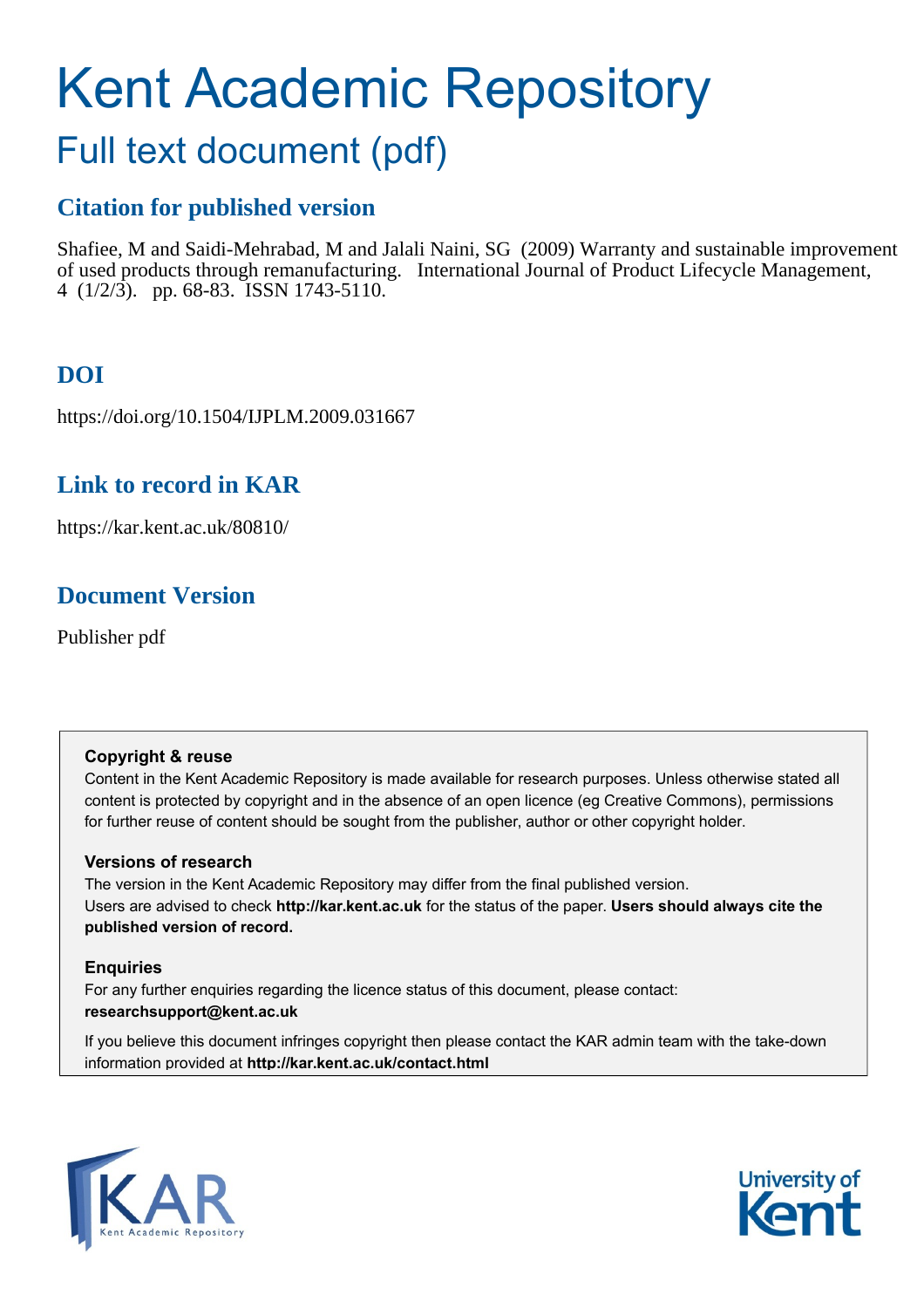#### **Warranty and sustainable improvement of used products through remanufacturing**

### Mahmood Shafiee\*, Mohammad Saidi-Mehrabad and Seyed Gholamreza Jalali Naini

Department of Industrial Engineering, Iran University of Science and Technology, Narmak Street, P.O. Box 16846-13114, Tehran, Iran E-mail: shafiee@iust.ac.ir E-mail: mehrabad@iust.ac.ir E-mail: sgjalali@iust.ac.ir \*Corresponding author

**Abstract:** Currently, a large number of used/second-hand products are being sold with remanufacturing. Remanufacturing is a process of bringing used products to a better functional state and can be applied as a way for  $(1)$  controlling the deterioration process,  $(2)$  reducing the likelihood of a failure over the warranty period and  $(3)$  making the used item effectively younger. Remanufacturing is relatively a new concept and has received very limited attention. In this paper, we develop an important sustainable improvement approach for used items sold with failure free warranty to determine the optimal improvement level. Our model makes a useful contribution to the reliability growth literature, as it captures the uncertainty and suggests improvement in the remanufacturing process. By using this model, the dealers can decide whether and how much to invest in remanufacturing projects.

**Keywords:** reliability; remanufacturing; sustainable improvement; used product; warranty.

**Reference** to this paper should be made as follows: Shafiee, M., Saidi-mehrabad, M. and Naini, S.G.J. (2009) 'Warranty and sustainable improvement of used products through remanufacturing', *Int. J. Product Lifecycle Management*, Vol. 4, Nos. 1/2/3, pp.68–83.

**Biographical notes:** Mahmood Shafiee is a Senior PhD Student in Industrial Engineering at the Iran University of Science and Technology, Tehran, Iran. His teaching and research interests are in the area of warranty cost modelling, reliability engineering, simulation and applied statistics.

Mohammad Saidi-mehrabad is an Associate Professor in the Industrial Engineering Department at the Iran University of Science and Technology, Tehran, Iran. He received his PhD in Industrial Engineering from West Virginia University in 1992. His research interests are in the area of cost modeling, engineering economy and manufacturing.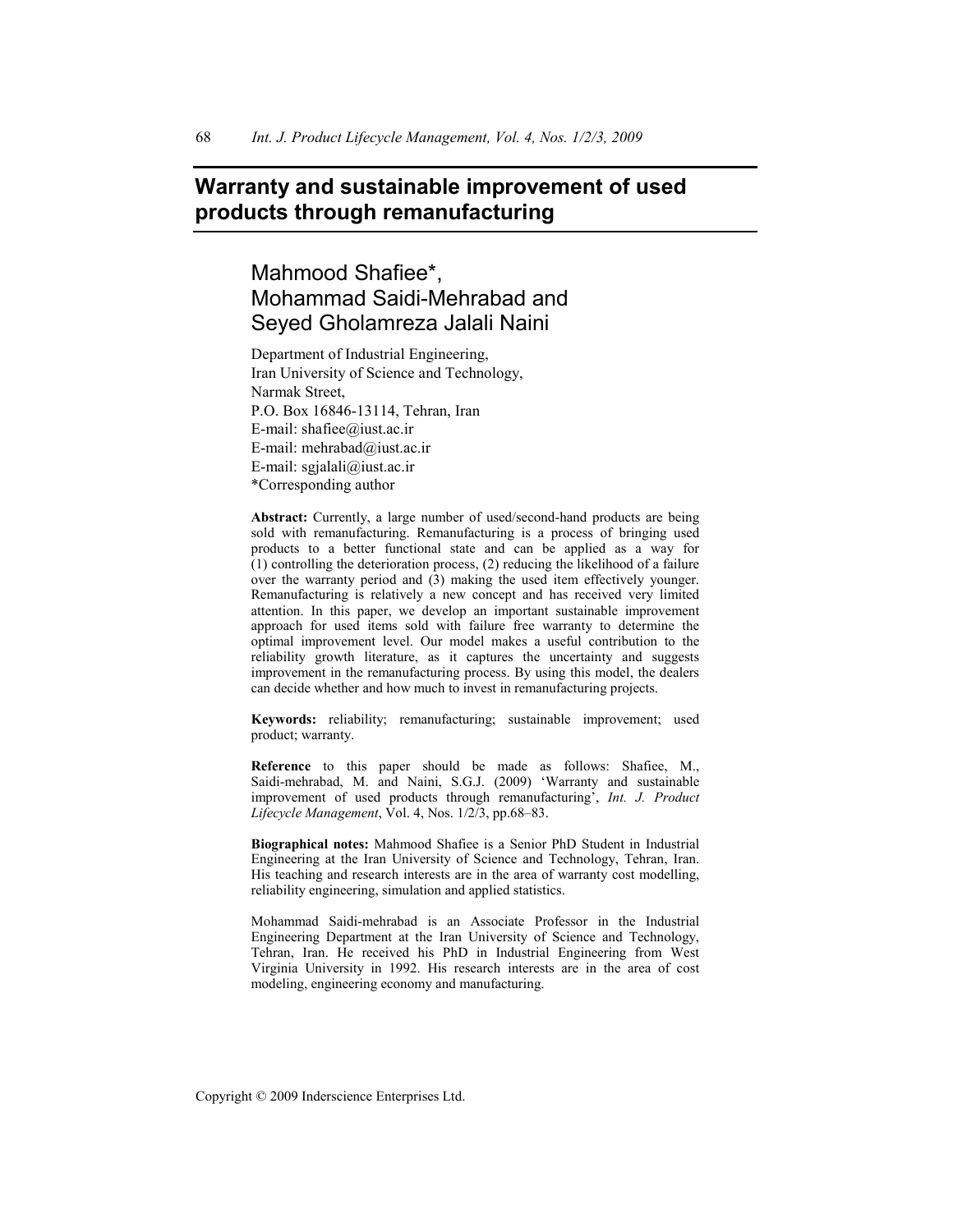Seyed Gholamreza Jalali Naini is an Assistant Professor in the Industrial Engineering Department at the Iran University of Science and Technology, Tehran, Iran. His research interests are in the area of stochastic processes, game theory and ergonomic.

#### **1 Introduction**

The development of cost/benefit models for investments in sustainable improvement is crucial because it can help the manufacturers in evaluating the effectiveness of the amount of investment they spend and selecting optimal investment opportunities. The investment in sustainable improvement should not be based on faith, and should be analysed by the 'quantified' measures of quality (Lee, 2008). Therefore, what is needed is a way of measuring the impact of quality improvement programmes and a mechanism for predicting the return of an investment in these programmes.

As the competition intensifies in the global market, the product life cycle gets shortened fast and manufacturers try to introduce new products more frequently as one of their key strategic responses. Some products such as computers and mobile phones have a short lifetime and technologies of these products are released to the market every day. As a result, the sale of new products is often tied to a trade-in, resulting in a market for used products (Chattopadhyay and Murthy, 2000).

The used product exchange network is an example of these markets. This network is a growing trend of selling, distributing, buying, marketing and selling of used products and services using the internet as a tool and has launched a new way for sellers to link directly with the buyers. Before this, the sellers could not sell their products directly to buyers. Generally, the activities which carry out in these networks are as follows (see Figure 1):

- the end user goes to the exchange network websites
- the end user posts his/her product's description to the dealer
- the dealer/third party offers different warranty policies and sets the sales price
- the new buyer searches and selects second-hand product in the website.

Furthermore, customers expect excellent quality even for used products. In line with this, the warranty period is extended from half a year to sometimes three years, or even longer. For example, the warranty period for used cars was three months in the early 90s, whereas, currently, it varies from one to three years (The Used Car Market Report, 2007).

Currently, a large number of used items are being sold with remanufacturing. Dealers of used products must ensure that the products they supply are in compliance with the safety requirements and regulation. Research shows that high percent of the used products have high-failure rate just after the purchase by the new buyer. Therefore, dealers should arrange some effective ways to certify the safety of the products and prevent any danger that may arise from the use of the products. These effective ways can be called, in general, as 'remanufacturing'.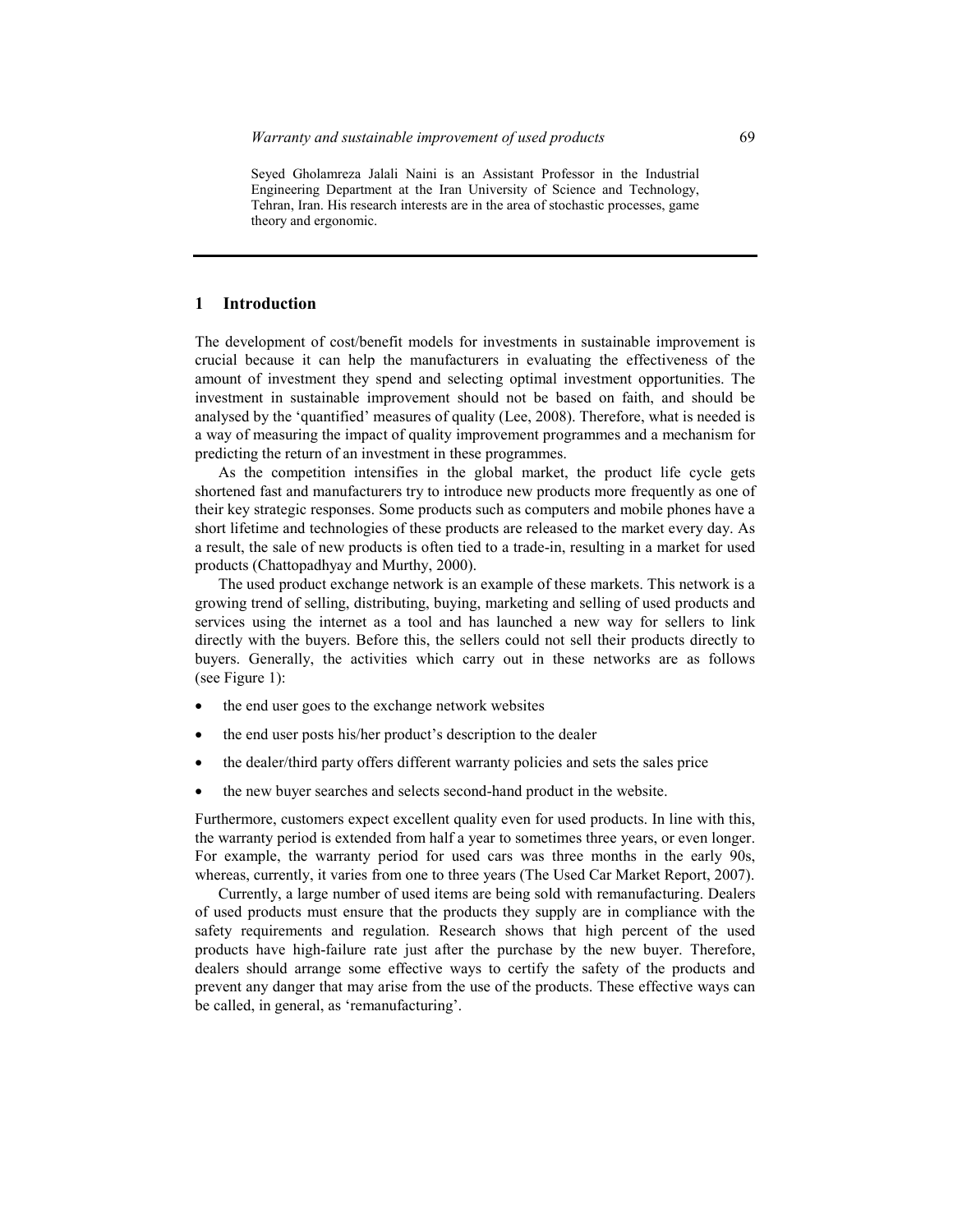In this paper, we develop an important sustainable improvement approach for used items sold with failure free warranty to determine the optimal improvement level. Our model makes a useful contribution to the reliability growth literature, as it captures the uncertainty and suggests improvement in the remanufacturing process. By using this model, the dealers can decide whether and how much to invest in remanufacturing projects.

The outline of this paper is as follows. In Section 2, we carry out a review of the literature on warranty and new product improvement. In Section 3, we give a brief overview of remanufacturing so as to set the background for the main contribution of this paper. In Section 4, we present the model assumptions and notation and use these in Section 5 to formulate our stochastic model and analyse it. We also examine the optimal improvement level for achieving a sensible trade-off between increasing the investment in remanufacturing and reducing the warranty cost and the condition required for remanufacturing projects to be beneficial is derived. In Section 6, we provide a numerical example to verify some of our results. Section 7 concludes this paper and offers some suggested directions for future research.

**Figure 1** Activity description in a used product exchange network (see online version for colours)



#### **2 Literature review**

Sustainable improvement of new products has also received some attention in the reliability literature. A chronological review of models dealing with warranty and new product improvement is shown in Table 1.

| Author/s | Year | Abstract                                                                                                                                          |
|----------|------|---------------------------------------------------------------------------------------------------------------------------------------------------|
| Davis    | 1952 | - Deals with the reliability characteristics of reconditioned bus<br>engines and finds that the reliability improves after each<br>reconditioning |
| Duane    | 1964 | - Assumes that the development effort leads to a reduction in the<br>failure rate                                                                 |
| Crow     | 1974 | - Treats the improvements as occurring according to a non-<br>homogeneous Poisson process (NHPP)                                                  |
| Malik    | 1979 | - Introduces the main concept of 'improvement factor' for<br>modelling repairable systems                                                         |
| Nakagawa | 1979 | - Assumes that the improvement action is minimal with<br>probability a and perfect with probability $1 - a$                                       |

**Table 1** A review of the literature linking warranty and new product improvement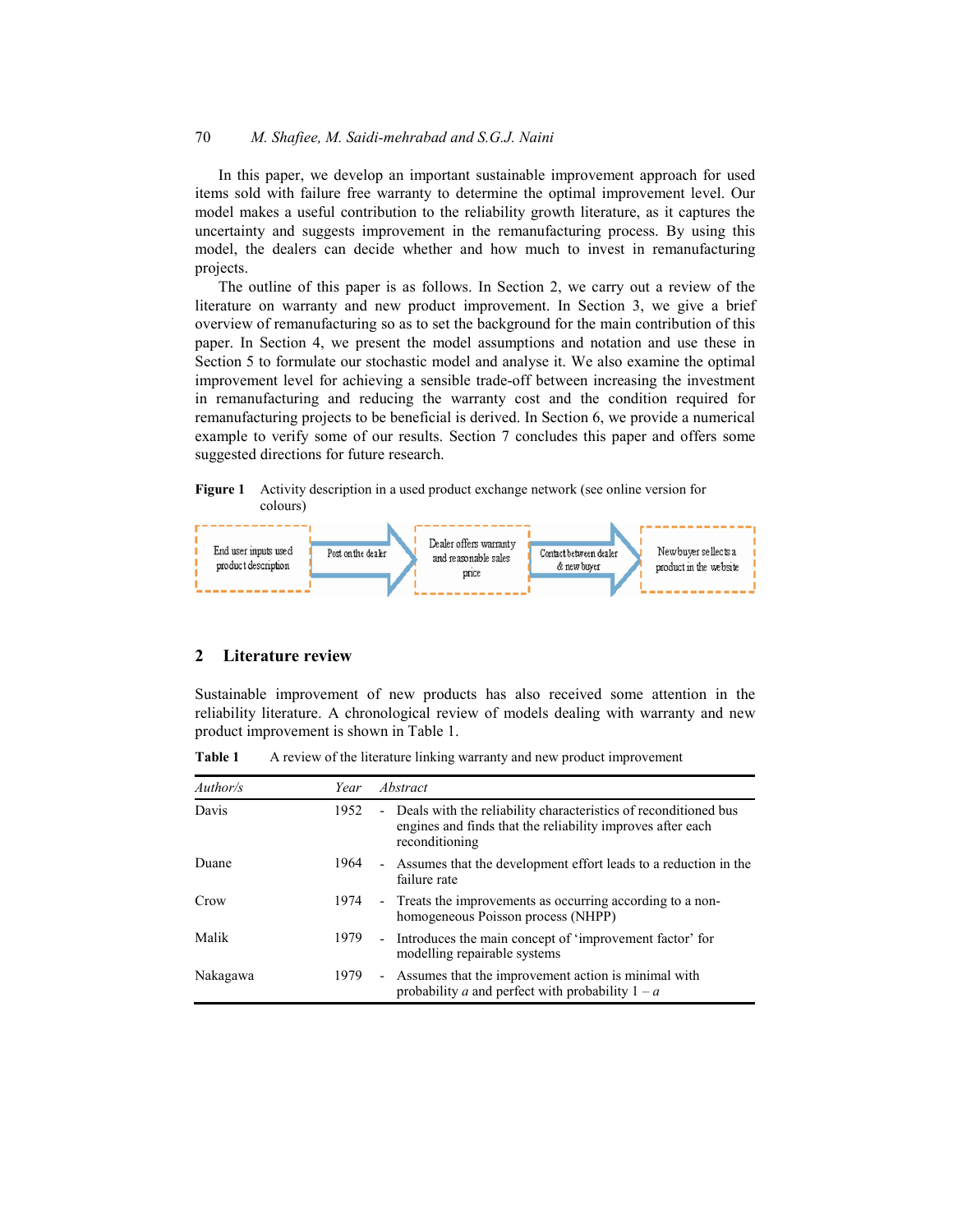| Author/s             | Year | Abstract                                                                                                                                                                                                                                                                                                                                                                                                                                                                                                                                                                                                                  |
|----------------------|------|---------------------------------------------------------------------------------------------------------------------------------------------------------------------------------------------------------------------------------------------------------------------------------------------------------------------------------------------------------------------------------------------------------------------------------------------------------------------------------------------------------------------------------------------------------------------------------------------------------------------------|
| Murthy and Nguyen    | 1987 | Develops three different models (Models I-III) for determining<br>optimal reliability improvement taking into account the impact<br>of reliability on the expected warranty cost. Model I is based on<br>the Crow's model (1974). In Model II, it is assumed that the<br>failure rate changes after each design modification and is<br>independent of the development time. The development<br>programme is terminated after $k$ modifications. In Model III,<br>the failure rate of the product changes after each modification,<br>and the amount of reduction in the failure rate is a function of<br>development time |
| Kijima et al.        | 1988 | Introduces the main concept of 'virtual age' and calls it the<br>'Type-I Kijima' where the improvement results in a reduction<br>in the age of the system                                                                                                                                                                                                                                                                                                                                                                                                                                                                 |
| Kijima               | 1989 | Generalises the 'Type-I Kijima' and presents a second virtual<br>age model 'Type-II Kijima'                                                                                                                                                                                                                                                                                                                                                                                                                                                                                                                               |
| Chan and Shaw        | 1993 | Considers the failure rate of an item to be reduced after each<br>repair and this reduction depends on the item age and the<br>number of repairs                                                                                                                                                                                                                                                                                                                                                                                                                                                                          |
| Jack and Dagpunar    | 1994 | - Uses a virtual age model to determine the quality and the<br>period between overhauls                                                                                                                                                                                                                                                                                                                                                                                                                                                                                                                                   |
| Zhang and Jardine    | 1998 | - Proposes a failure rate model, where after an overhaul, the item<br>performance is between as good as before and as good as after<br>the previous overhaul                                                                                                                                                                                                                                                                                                                                                                                                                                                              |
| Djamaludin et al.    | 2001 | Develops a framework to study preventive policies when the<br>vendor offers an initial period of warranty and pays labour,<br>materials and downtime costs if a failure occurs                                                                                                                                                                                                                                                                                                                                                                                                                                            |
| 2002<br>Jiang and Ji |      | - Suggests a repair limit based on the virtual age concept to<br>decide on the type of the maintenance action to apply at the<br>time of a maintenance fault                                                                                                                                                                                                                                                                                                                                                                                                                                                              |
| Jung and Park        | 2003 | - Uses a virtual age model for the failure rate and considers<br>post-warranty preventive maintenance activities                                                                                                                                                                                                                                                                                                                                                                                                                                                                                                          |
| Hussain and Murthy   | 2003 | Develops a simple stochastic model for failure rate reduction<br>based on Duane (1964)                                                                                                                                                                                                                                                                                                                                                                                                                                                                                                                                    |
| Doyen and<br>Gaudoin | 2004 | Proposes two imperfect repair models. In the first one, repair<br>effect is expressed by a reduction of the failure intensity<br>whereas in the second model it reduces the virtual age of the<br>system                                                                                                                                                                                                                                                                                                                                                                                                                  |
| Kim et al.           | 2004 | Develops a strategy to determine maintenance policies over the<br>warranty duration following Kijima's virtual age model                                                                                                                                                                                                                                                                                                                                                                                                                                                                                                  |
| Dimitrov et al.      | 2004 | Develops an age-dependent repair model and evaluates the<br>expected warranty costs under different warranty scenarios                                                                                                                                                                                                                                                                                                                                                                                                                                                                                                    |
| Bai and Pham         | 2005 | Models the imperfect repairs in a single-dimensional warranty<br>context as a quasi-renewal process                                                                                                                                                                                                                                                                                                                                                                                                                                                                                                                       |

**Table 1** A review of the literature linking warranty and new product improvement (continued)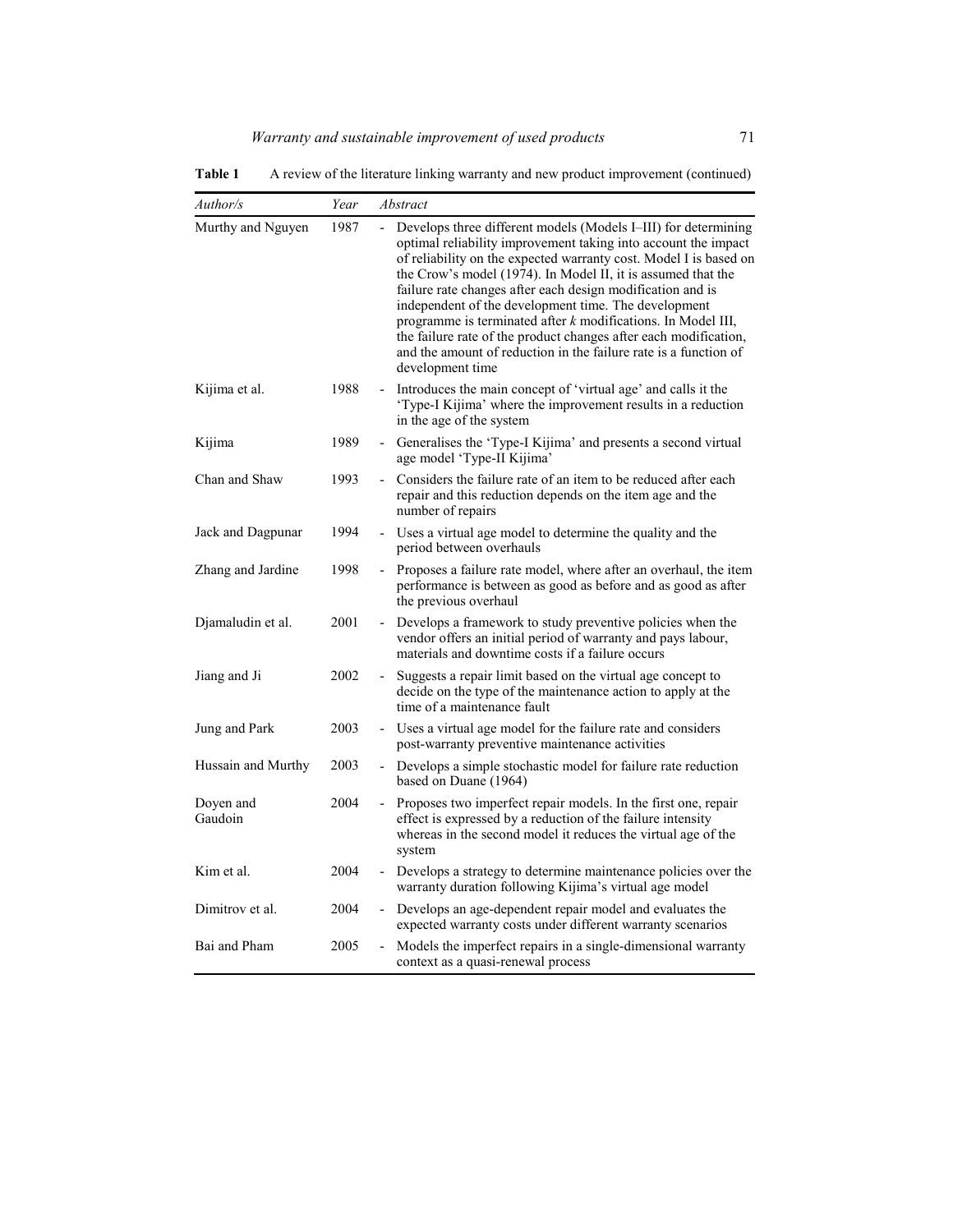| Author/s                 | Year | Abstract                                                                                                                                                                        |
|--------------------------|------|---------------------------------------------------------------------------------------------------------------------------------------------------------------------------------|
| Pascual and<br>Ortega    | 2006 | - Uses a virtual age model to determine optimal intervals<br>between overhauls by minimising global maintenance costs                                                           |
| Chien                    | 2008 | Investigates the impact of an imperfect renewing free-<br>$\sim$<br>replacement warranty on the age-replacement policy with an<br>increasing failure rate                       |
| Yun et al.               | 2008 | Looks at two new warranty servicing strategies involving<br>÷.<br>minimal and imperfect repairs                                                                                 |
| Guida et al.             | 2009 | - Proposes a Bayesian procedure to formalise the prior<br>information available about the failure probability of an<br>upgraded automotive component                            |
| Samatli-Pac and<br>Taner | 2009 | Extends the Bai and Pham's quasi-renewal methodology (2005)<br>to multi-dimensional warranties and adopt the appropriate<br>version in both one- and two-dimensional analyses   |
| Yeo and Yuan             | 2009 | Develops a model to determine the optimal maintenance period<br>$\sim$<br>and optimal level of repair based on the structures of the cost<br>function and failure rate function |

**Table 1** A review of the literature linking warranty and new product improvement (continued)

In contrast, a literature review shows that only few researchers have worked in the area of remanufacturing. The existing papers deal with different issues as illustrated by the following list:

- x *Definition and concept*: McCaskey (1994), Andreu (1995), Amezquita et al. (1996), Ijomah (2002), Sundin (2002), Ijomah et al. (2004) and Ijomah et al. (2005).
- *Environmental*: Lund (1996) and Hormozi (1996).
- x *Economic*: Shu and Flowers (1995), Ferrer (1996), Hormozi (1996) and Nasr (1996).
- x *Engineering*: Haynesworth and Lyons (1987), Ishii (1998), Guide (1999), Ferrer (2001), Ijomah et al. (2007) and Ijomah (2008).
- *Practical experience*: Lund (1984) and Ijomah (1999).

#### **3 Remanufacturing: an overview**

#### *3.1 Influence diagram of a used product*

Figure 2 shows the influence diagram of a used product that illustrates the interactions among three lifetime stages: past life, remanufacturing duration and warranty period as follows:

The dealer purchases the used product from an end user. Often the dealer has knowledge of the age and usage of the product. These are usually obtained from sources such as registration forms and/or log books (Chattopadhyay and Murthy, 2000). We assume that the item has been maintained or repaired through minimal repairs during its past life all the way until age of *x*. At age *x*, the used product is subjected to a remanufacturing process (such as overhaul, reconditioning and upgrade action) with level  $u$ , which affects the performance of the item. This improvement can be seen as an investment by the dealer to reduce the risk of early failure. The purpose of this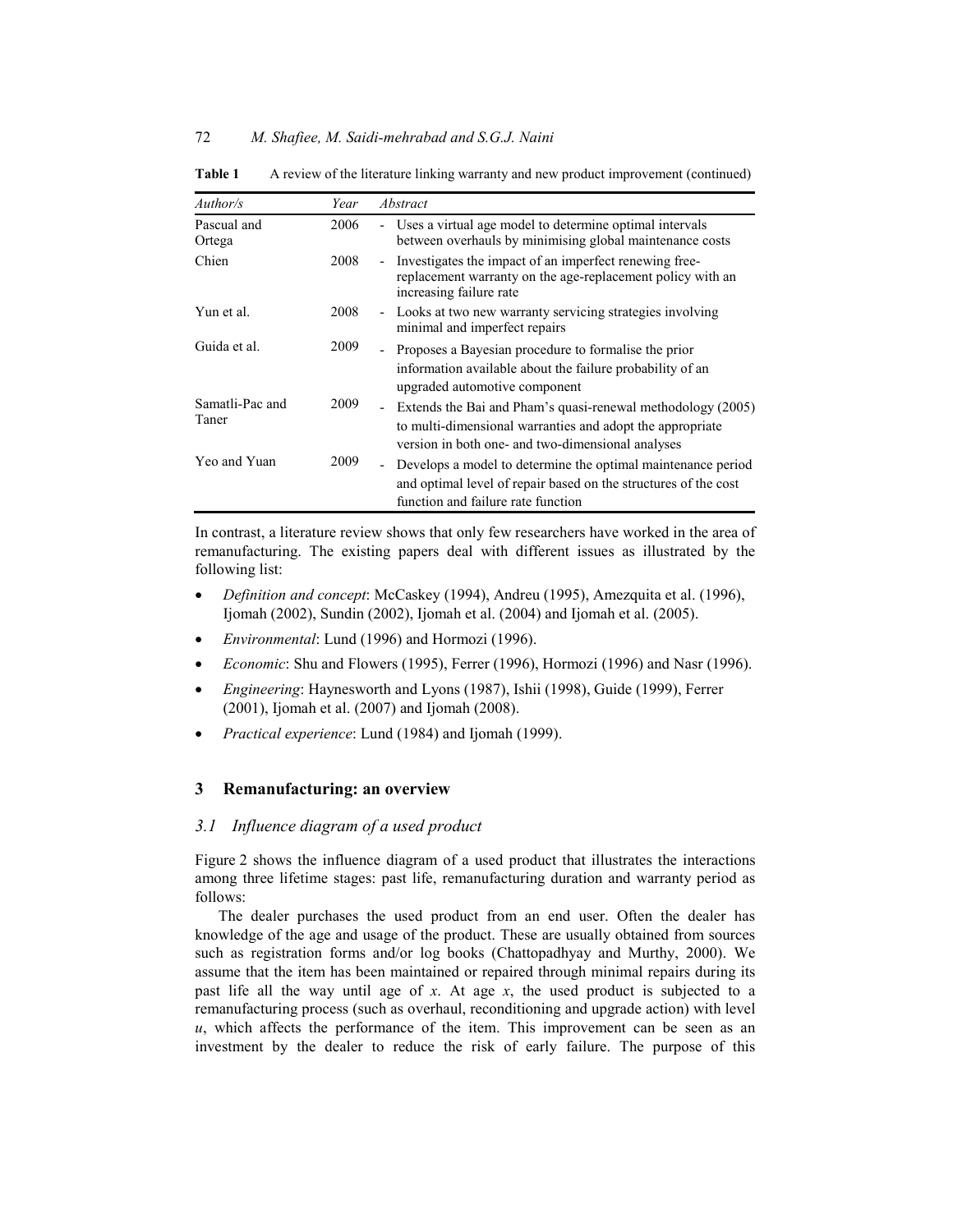investment is to reduce the variance and the deviation from the target value of the quality characteristic, and hence, to reduce the expected warranty cost and also to increase the reliability. Since the buyer pays nothing for repairs during the warranty period, from the buyer's perspective, investing in remanufacturing projects is viewed as an unnecessary cost and hard to justify. However, from a life cycle perspective, remanufacturing can have a significant impact on the maintenance cost after the warranty has expired which is borne by the buyer.

After the remanufacturing process, the dealers offer different kinds of warranty policies for their used products. Warranty policy is a statement, in connection with the sale of a product, on the kind (e.g. free repair/replacement, lump sum payment or a pro-rata reimbursement) and the extent (length of period) of compensation offered by the dealer in the event of failure. Offering the warranty implies that the dealer incurs additional costs to service any claims made by the customers. For example, US manufacturers spend over \$25 billion (about 2% of the revenue) annually on warranty service (Manna et al., 2007). These costs are critically dependent on the product reliability, past age and usage, servicing strategy used by the dealer and the terms of the warranty policy. Through effective warranty servicing strategies, the dealer can reduce the warranty costs. The warranty period  $w$  is fixed, and starts from the purchase time by the new user. The buyer incurs the full replacement and maintenance cost on failures of the used product after the original warranty period has expired.



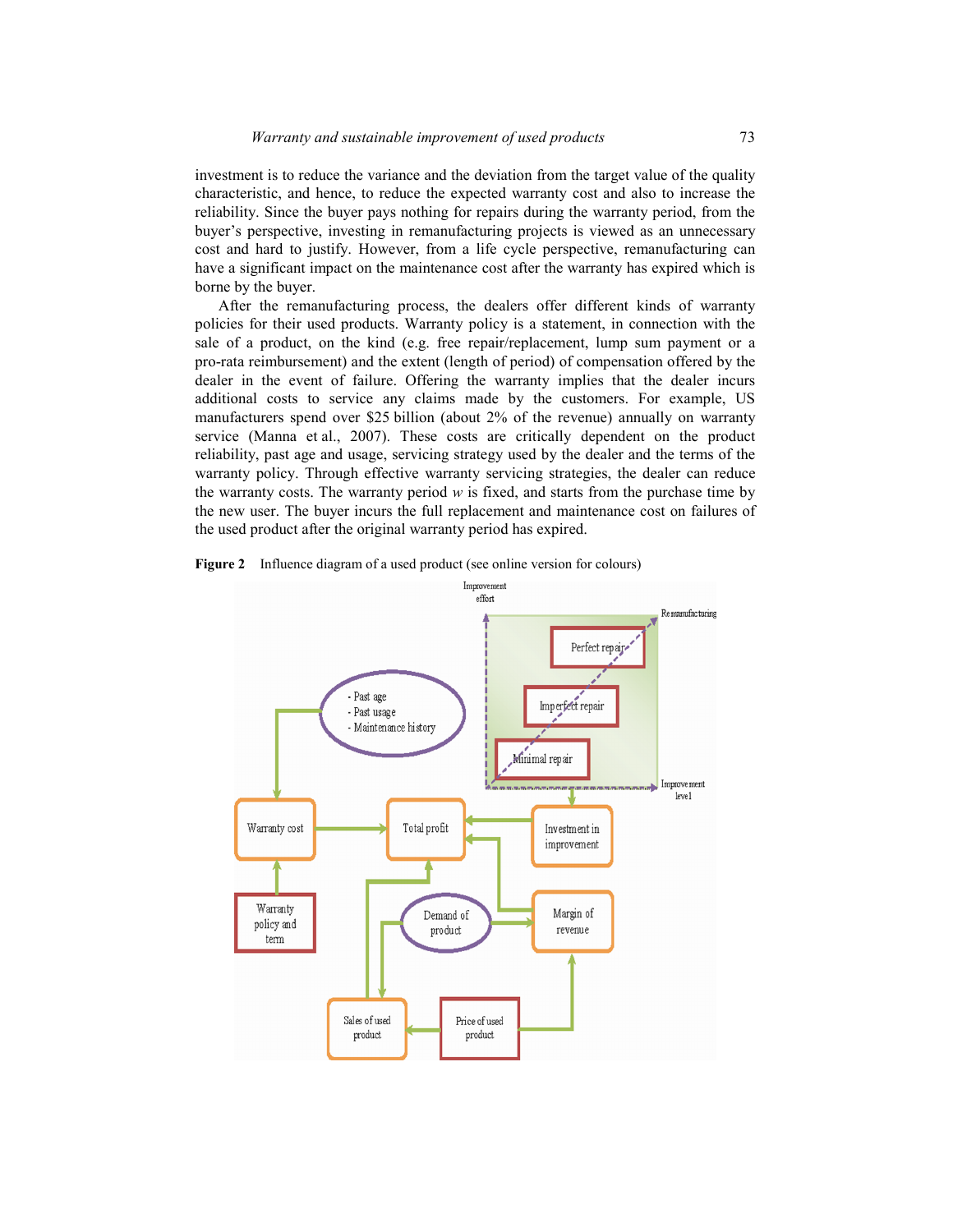Finally, to stimulate consumers' purchase willingness, dealers must determine the reasonable selling prices for their second-hand items. The price of a second-hand item should not be too high to dissuade consumers from purchasing.

#### *3.2 Remanufacturing concept*

Remanufacturing can be defined as actions to

- 1 restore the used item to a better functional state
- 2 control the deterioration process
- 3 reduce the likelihood of a failure
- 4 make the used item effectively younger.

Remanufacturing typically begins with the arrival of a used product (called a core) at the remanufacturer, where it passes through a series of industrial stages including disassembly, cleaning, part remanufacture and replacing of unremanufacturable parts, reassembly and testing to produce the remanufactured product (Ijomah et al., 2007). This involves research and development (R&D) effort where the used item is subjected to an iterative process of test, analyse, recondition and fix cycles. During this process, an item is tested for a certain period of time or until a failure occurs. Based on the analysis of the test run and failure mode, design and/or engineering modifications are made to improve the reliability. This process is repeated resulting in reliability improvement (or growth) of the item.

The remanufacturing strategies can be classified according to degree of restorability of the used item (see Figure 3).

- 1 *Replacement with a new item* turns failure rate of the item to zero if replaced with new one (see curve 'a' in Figure 3).
- 2 *Perfect repair* is a restorative improvement action that enables the used item to be 'as good as new' condition (see curve 'a').
- 3 *Overhauling or imperfect repair (replacement with a younger one)* restores a substantial portion and the hazard rate falls in between 'as good as new' and 'as bad as old' (see curve 'b'). This strategy is referred as '*reconditioning'* in the literature.
- 4 *A minimal repair* makes insignificant improvement and the condition after remanufacturing is 'as bad as old' (see curve 'c').

In the context of used-car market, a typical example of minimal repair would be changing the tires, rectifying the ignition or wiring system or any repair of the engine that does not change the overall performance of the car, whereas a typical perfect repair would be a transmission replacement or an engine replacement.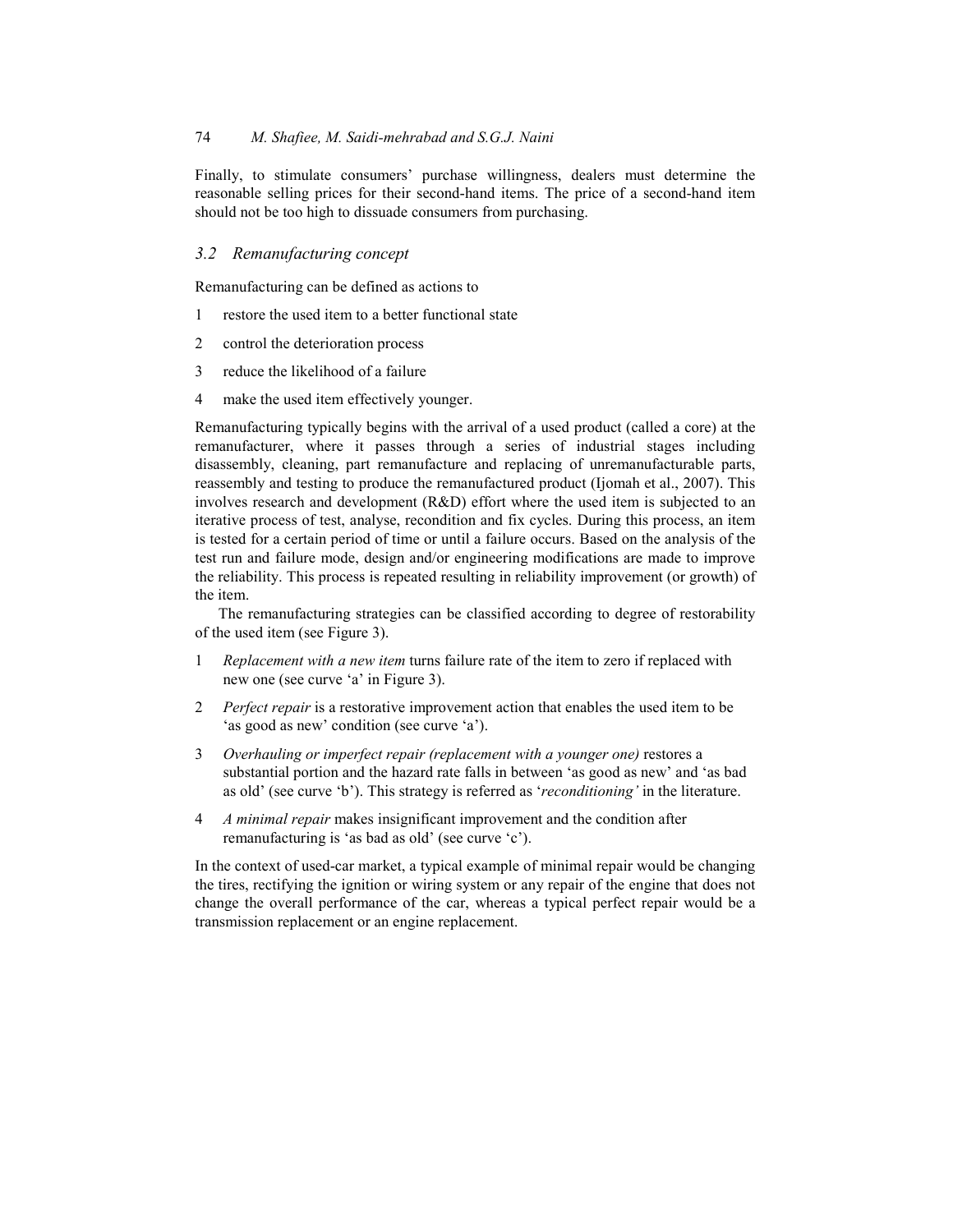

Figure 3 Failure rate with effect of remanufacturing (see online version for colours)

#### **4 Assumptions and notation**

In this section, we present the assumptions and notations used in our model formulation.

- the used product is subjected to two types of remanufacturing action: minimal repair and perfect repair; each action has its own associated costs
- the dealer rectifies all failures occurring during the warranty period
- whenever a failure occurs, it results in an immediate claim
- all warranty claims are valid
- the mean time to remanufacture a used item is small in relation to the mean time between failures and it can be ignored
- failures are statistically independent
- the investment in remanufacturing of each used item is comprised a fixed setup cost and a variable cost which depends on the past age and the improvement level.

#### *Nomenclature*

- *x* past age of the used product
- *L* expected lifetime of the new product
- *u<sub>x</sub>* improvement level (decision variable)  $[0 \le u_x \le x]$   $[u_x = 0$  implies no improvement]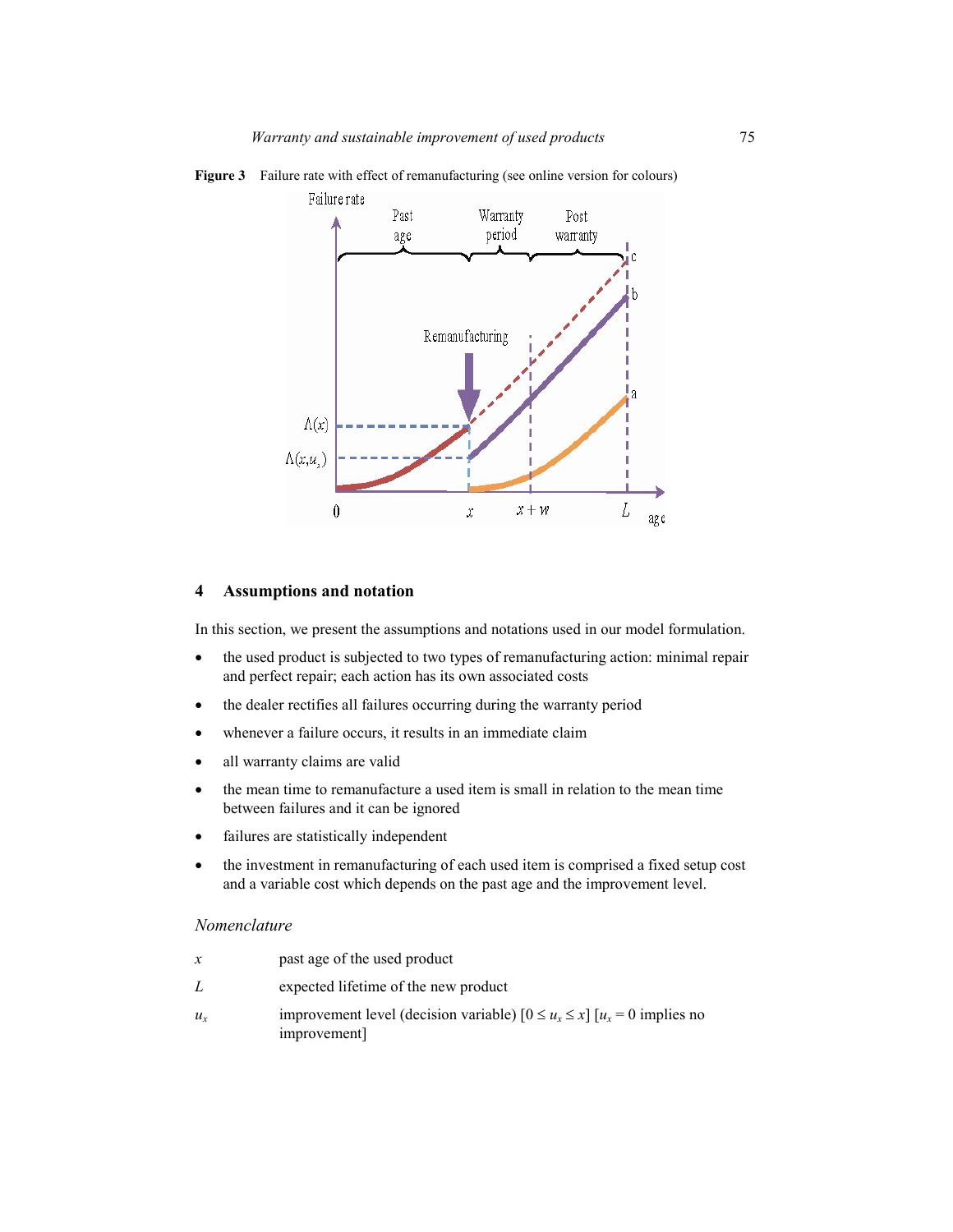| M. Shafiee, M. Saidi-mehrabad and S.G.J. Naini |  |
|------------------------------------------------|--|
|------------------------------------------------|--|

| λ                    | scale parameter of product failure distribution                                                          |
|----------------------|----------------------------------------------------------------------------------------------------------|
| $\beta$              | shape parameter of product failure distribution                                                          |
| F(t)                 | cumulative failure distribution of the product                                                           |
| f(t)                 | density function associated with $F(t)$                                                                  |
| $\Lambda(t)$         | intensity function for product failure                                                                   |
| $\theta_1, \theta_2$ | the parameters of the Beta distribution                                                                  |
| w                    | warranty period                                                                                          |
| $c_u(x)$             | investment in remanufacturing process of a used product with past age $x$<br>and improvement level $u_x$ |
| $\Lambda(x, u_x)$    | failure rate after the remanufacturing                                                                   |
| $c_{s}$              | setup cost of the remanufacturing process                                                                |
| $c_{\mu}$            | the remanufacturing cost per unit of time                                                                |
| $E[c_w(x,u_x)]$      | the dealer's expected warranty cost                                                                      |
| $\overline{c}$       | expected cost of each rectification over the warranty period                                             |

#### **5 Model formulation**

#### *5.1 Investment in remanufacturing*

Let  $u_x$  be the improvement level of the used item with past age of  $x$ . The investment in remanufacturing process is expressed as a function,  $c<sub>u</sub>(x)$  is a function of the improvement level  $u_x$  ( $> 0$ ) and can be modelled as

$$
c_u(x) = c_s + c_u u_x \tag{1}
$$

where  $c_s$  is the setup cost of the remanufacturing process per unit of the item and  $c_u$  is the remanufacturing cost per unit of time (e.g. tools and labour cost). Note that  $u_x = 0$  implies minimal repair,  $u_x \in (0, x)$  implies imperfect overhaul or replacement the failed item with a younger one and  $u_x = x$  implies perfect repair or replacement with a new item.

#### *5.2 Model*

Let *T* be the random variable describing the failure time of the product. We assume cumulative failure distribution of the product is modelled as *F*(*t*) with density function:

$$
f(t) = \frac{\mathrm{d}F(t)}{\mathrm{d}t}
$$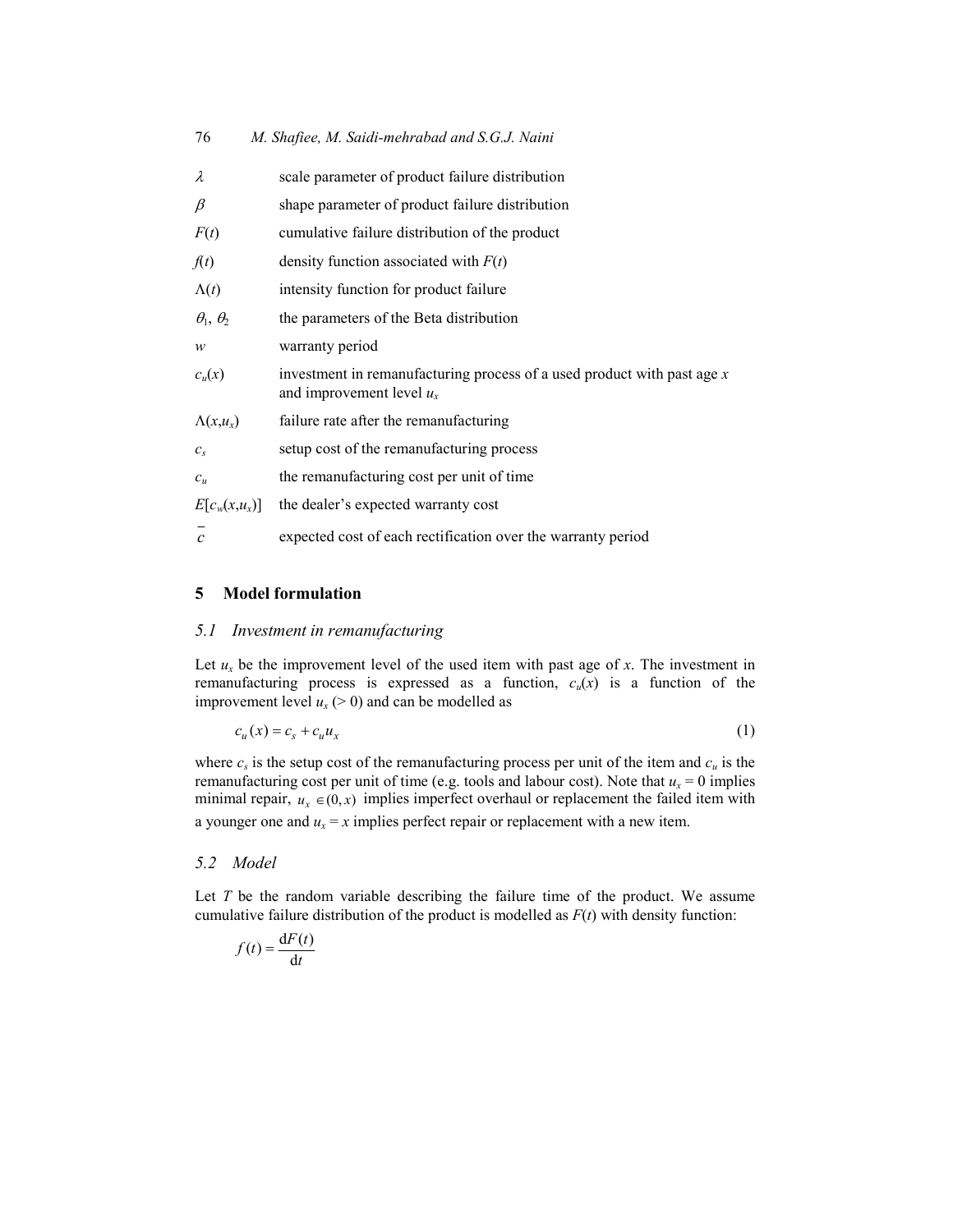From Barlow and Hunter (1960), the rate of occurrence of failures (ROCOF) is given by the failure intensity function

$$
\Lambda(t) = f(t) / [1 - F(t)]
$$

We assume that the remanufacturing process results in a rejuvenation of the used item so that it effectively reduces the failure rate of the item. Let the used item fail after a period *t* subsequent to the sale and denote, respectively,  $f(t, u_x)$ ,  $F(t, u_x)$  and  $\Lambda(t, u_x)$  as the failure time probability density function, cumulative distribution function and failure intensity function after the remanufacturing, where

$$
\Lambda(t, u_x) = f(t, u_x) / [1 - F(t, u_x)]
$$

We use a model based on Nakagawa's probabilistic approach (1979). In this approach, we assume that the used product undergoes 'perfect repair' condition with a probability of  $p$  and 'minimal repair' condition with a probability of  $1 - p$ . Therefore,

$$
\Lambda(t, u_x) = p \times \Lambda(t - x) + (1 - p) \times \Lambda(t)
$$
\n(2)

or

$$
\Lambda(t, u_x) = \Lambda(t) + p \times [\Lambda(t - x) - \Lambda(t)] \tag{3}
$$

where  $p \in [0,1]$  denotes the degree of the restorability of the item. The value of  $p = 1$  can be achieved only when the remanufacturing programme is perfect repair. We assume *p* as a random variable distributed according to a Beta distribution with parameters  $\theta_1$  and  $\theta_2$ , which are dependent on  $u_x$ . This implies that the density function for  $p$  is given

$$
B_P(p) = \frac{\Gamma(\theta_1 + \theta_2)}{\Gamma(\theta_1)\Gamma(\theta_2)} p^{\theta_1 - 1} (1 - p)^{\theta_2 - 1}
$$
\n(4)

with the expected value of  $E[p] = \theta_1/(\theta_1 + \theta_2)$ . The parameters of  $\theta_1$  and  $\theta_2$  are considered as non-negative random variables which are related to  $u_x$  as follows:

$$
\theta_1 = a_1 u_x^{b_1} \tag{5}
$$

and

$$
\theta_2 = a_2 u_x^{b_2} \tag{6}
$$

The best way of estimating these parameters is by observing the past history of the product.

#### *5.3 Warranty cost*

This section derives the expected warranty cost for a used product with past age of *x* sold under failure free warranty. Under a failure free policy, the dealer agrees to rectify a failed unit, free of charge to the new buyer, during [0,*w*] after sale. Second-hand products sold under failure free warranties might include electronics such as large-screen colour TVs, automobiles, refrigerators and household appliances.

Let  $E[N_w(x, u_x)]$  be the density number of claims over the warranty period *w* when the product age is *x* and the improvement level is  $u_x$  at sale. The expected number of claims over the warranty period is given by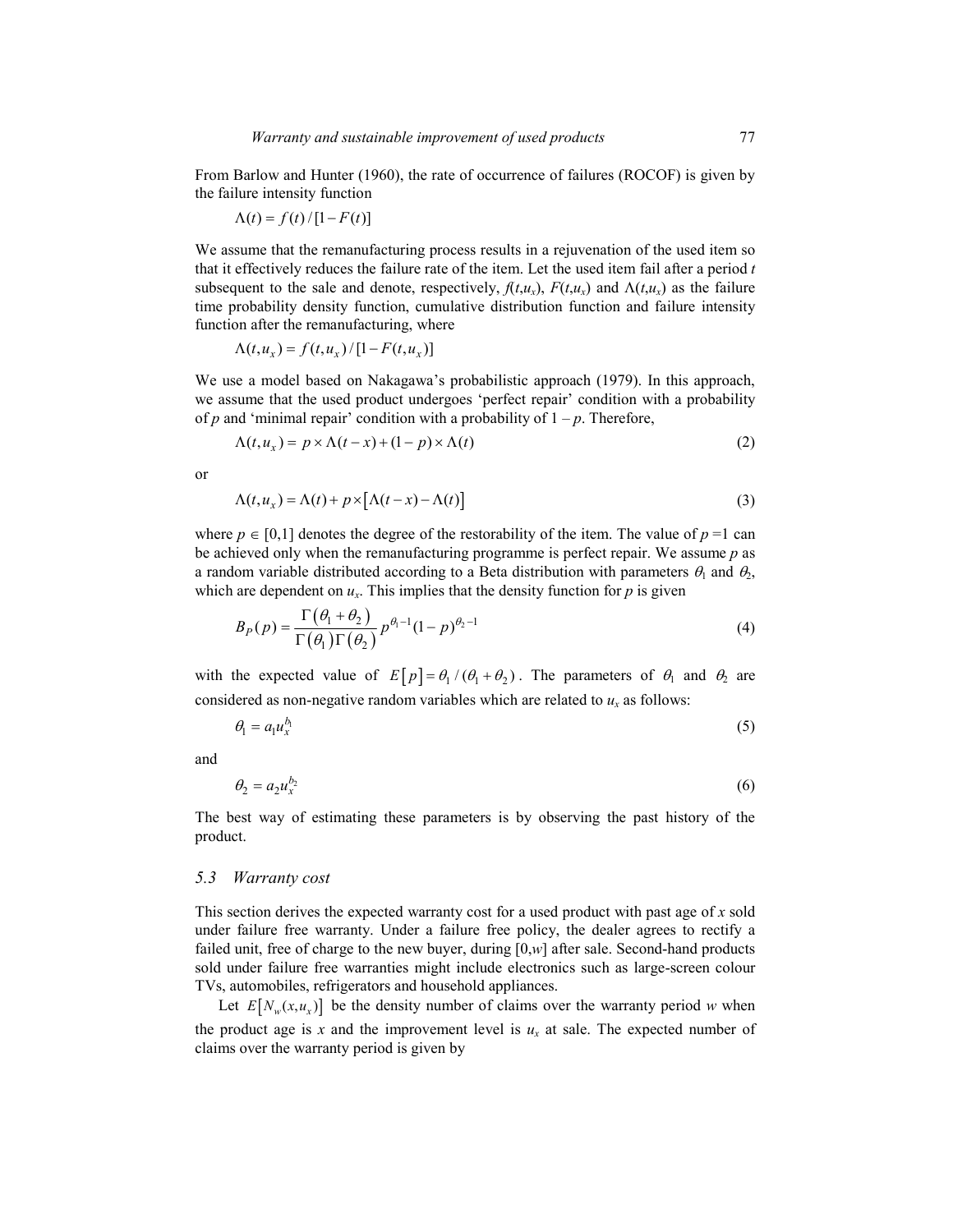$$
E[N_w(x, u_x)] = \int_x^{x+w} \Lambda(t, u_x) dt
$$
  
\n
$$
= \int_x^{x+w} \int_0^1 p \times \Lambda(t-x) \times B_P(p) dp dt
$$
  
\n
$$
+ \int_x^{x+w} \int_0^1 (1-p) \times \Lambda(t) \times B_P(p) dp dt
$$
  
\n
$$
= E[p] \times \int_x^{x+w} \Lambda(t-x) dt + E[1-p]
$$
  
\n
$$
\times \int_x^{x+w} \Lambda(t) dt
$$
  
\n
$$
= \frac{\theta_1 \int_x^{x+w} \Lambda(t-x) + \theta_2 \int_x^{x+w} \Lambda(t)}{\theta_1 + \theta_2}
$$
 (7)

Therefore, the dealer's expected warranty cost,  $E[c_w(x)]$ , for a product of age *x* at sale is given by

$$
E\big[c_w(x, u_x)\big]=\overline{c}E\big[N_w(x, u_x)\big]
$$
\n(8)

where  $\overline{c}$  is the expected cost of each rectification action over the warranty period.

#### *5.4 Total mean cost*

The total mean cost of the product includes the investment in remanufacturing and the warranty cost. Therefore, the total mean cost is given by

$$
c(x, u_x, w) = c_u(x) + E\left[c_w(x, u_x)\right]
$$
\n(9)

The optimal improvement level  $u^*_{x}$  can be obtained by minimising,  $c(x, u_x, w)$ , the total mean cost per item. A higher improvement level is usually costly and adds to the sale price of the used product but leads to a lower warranty cost for the dealer. It is worthwhile for the dealer to carry out remanufacturing only if the reduction in the warranty servicing cost is greater than the extra cost incurred with investment in improvement.

#### *5.5 Weibull distribution*

Let  $\Lambda(t)$  be given by

$$
\Lambda(t) = \lambda \beta (\lambda t)^{\beta - 1} \tag{10}
$$

Note that  $u_x = 0$  implies no improvement and the total expected cost is given by

$$
E[c_w(x,0)] = \bar{c}\lambda^{\beta} \left[ (x+w)^{\beta} - x^{\beta} \right]
$$
\n(11)

and the expected warranty cost under improvement becomes:

$$
E\left[c_{w}\left(x,u_{x}\right)\right]=\frac{\bar{c}\lambda^{\beta}}{\theta_{1}+\theta_{2}}\left\{\theta_{1}w^{\beta}+\theta_{2}\left[\left(x+w\right)^{\beta}-x^{\beta}\right]\right\}
$$
(12)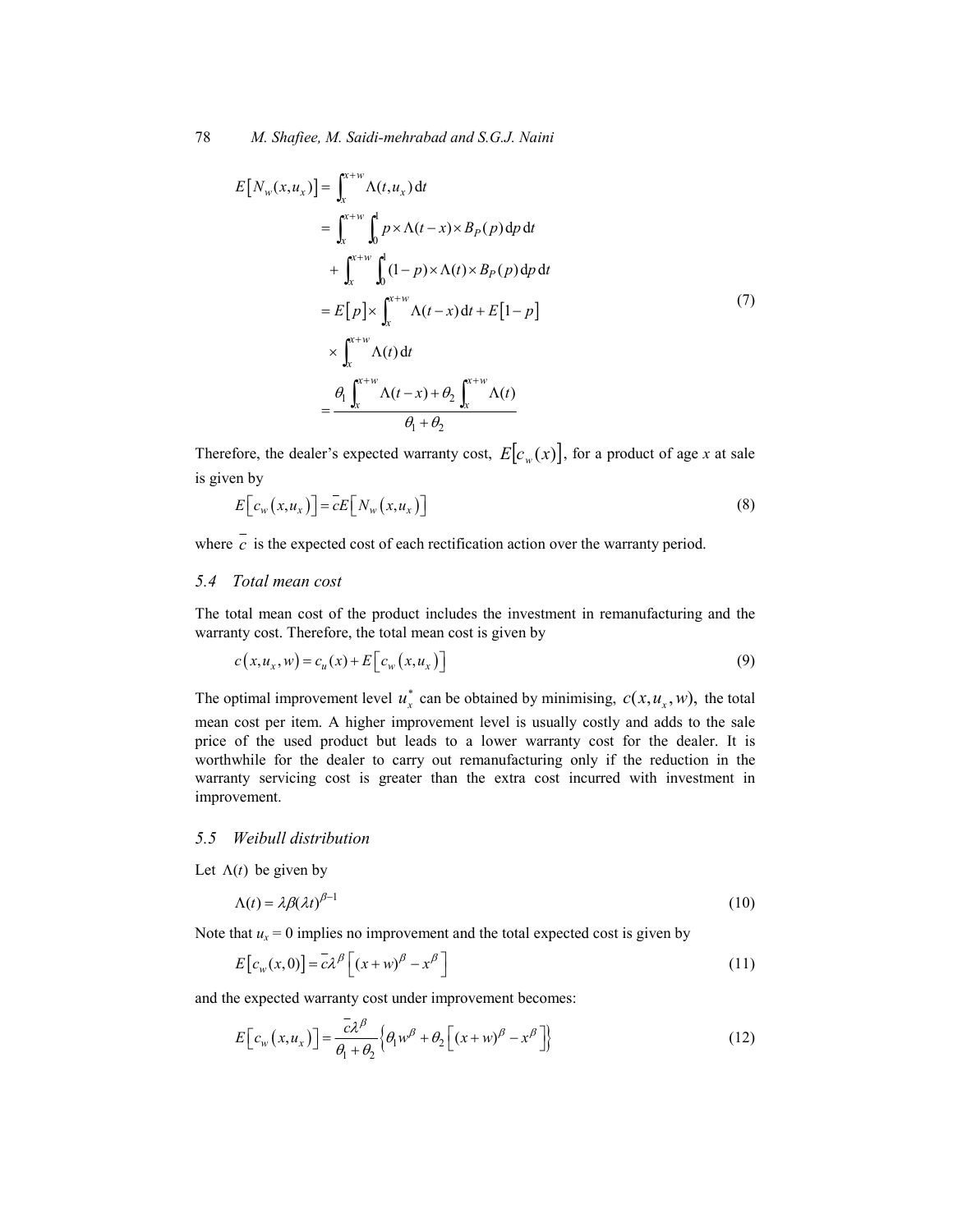The condition required for investment to be beneficial: if

$$
c_s + c_u u_x + \frac{\bar{c}\lambda^{\beta}}{\theta_1 + \theta_2} \Big\{ \theta_1 w^{\beta} + \theta_2 \Big[ (x + w)^{\beta} - x^{\beta} \Big] \Big\} < \bar{c}\lambda^{\beta} \Big[ (x + w)^{\beta} - x^{\beta} \Big]
$$
(13)

or

$$
c_s + c_u u_x < \frac{\theta_1}{\theta_1 + \theta_2} \bar{c} \lambda^\beta \left[ (x + w)^\beta - x^\beta - w^\beta \right] \tag{14}
$$

then the minimum reduction in warranty cost is more than the investment in remanufacturing process, and hence, investment in remanufacturing is beneficial.

If investment is beneficial, the optimal improvement level  $u^*$  can be obtained by minimising

$$
c(x, u_x, w) = c_s + c_u u_x + \frac{\overline{c}\lambda^{\beta}}{\theta_1 + \theta_2} \Big\{ \theta_1 w^{\beta} + \theta_2 \Big[ (x + w)^{\beta} - x^{\beta} \Big] \Big\}
$$
(15)

#### **6 Numerical results**

In this section, we conduct a numerical example to verify the results established in the previous sections. Table 2 summarises the problem and lists the numerical values.

We consider the case where the failure distribution is Weibull with the following parameter values:

$$
\beta = 2
$$
,  $\lambda = 0.22156 / year$ 

This implies that the mean time to first failure is four years.

The warranty length and improvement level are measured in years. As a result, selling a used product with  $u = 0.5$  and  $w = 2$  implies that the dealer makes the items effectively six months younger and releases them to the market with warranty of 24 months.

Table 3 gives the optimal values  $u_x^*$  and the corresponding expected total cost,  $c(x, u^*, w)$  for a range of values of *w* and *x*.

Also in Table 3, we provide the cost comparison between remanufacturing vs. nonremanufacturing. It shows that remanufacturing decision is worthwhile compared to selling without remanufacturing. From Table 2, it is easy to see that as *w* increases, the improvement level increases. Also, we observe that the improvement level is higher for higher values of *x*.

**Table 2** Summary of the example

| Expected lifetime of the new product (year) | $L = 10$                                         |
|---------------------------------------------|--------------------------------------------------|
| Warranty policy                             | <b>FRW</b>                                       |
| The terms of warranty                       | $w=1.0, 1.5, 2.0, 2.5, c=$ \$50                  |
| The parameters of improvement               | $c_u = $10, c_s = $1$                            |
| The coefficient of Beta parameters          | $b_2 = 1$ , $a_2 = 10$ , $b_1 = 2$ , $a_1 = 100$ |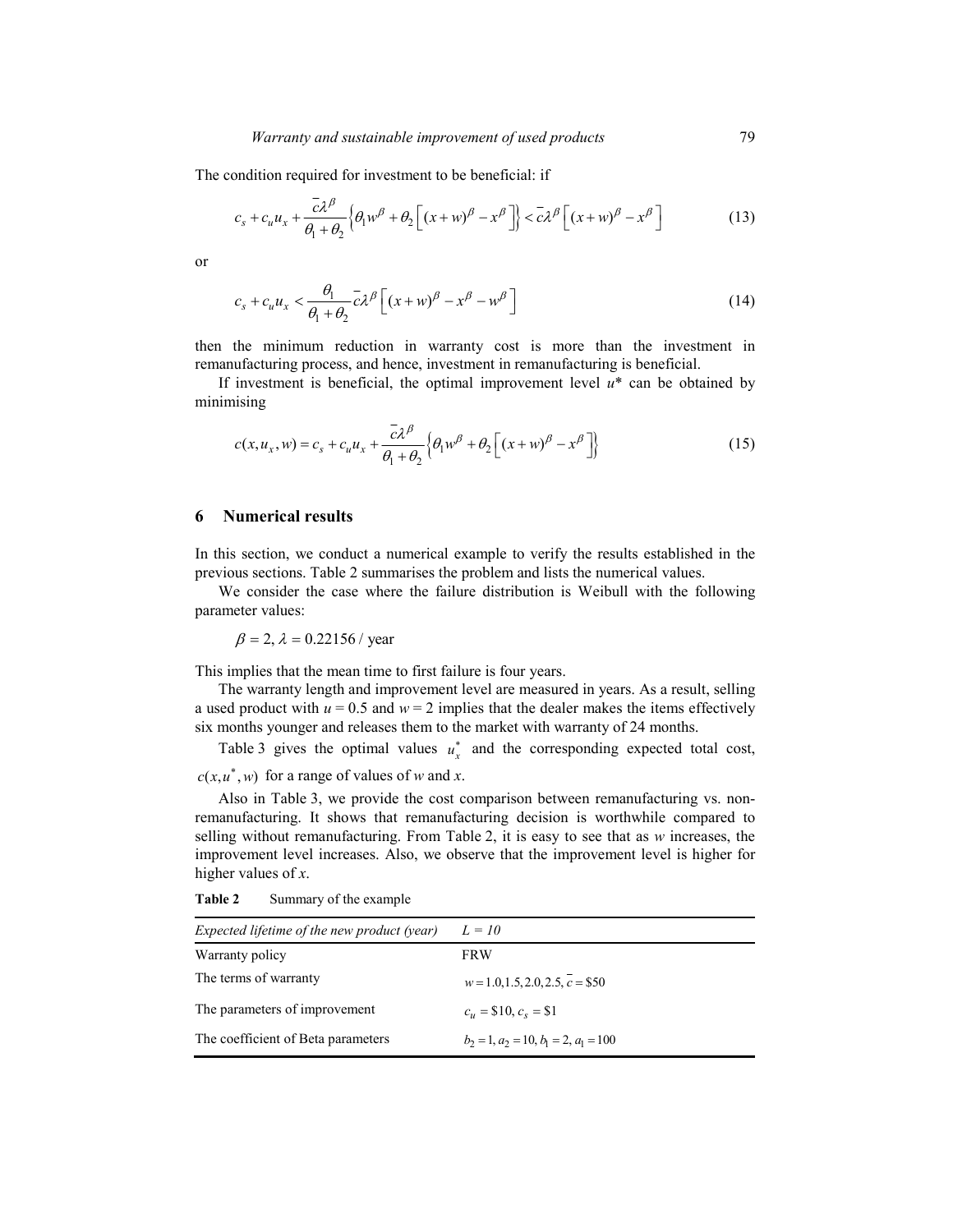|                  | $w = 1.0$ |     |                                                                                                                                 | $w = 1.5$ |     |       | $w = 2.0$ |     |       | $w = 2.5$ |     |        |
|------------------|-----------|-----|---------------------------------------------------------------------------------------------------------------------------------|-----------|-----|-------|-----------|-----|-------|-----------|-----|--------|
| $\boldsymbol{x}$ |           |     | $c(x,u^*,w)$ $u^*$ $c(x,u=0,w)$ $c(x,u^*,w)$ $u^*$ $c(x,u=0,w)$ $c(x,u^*,w)$ $u^*$ $c(x,u=0,w)$ $c(x,u^*,w)$ $u^*$ $c(x,u=0,w)$ |           |     |       |           |     |       |           |     |        |
| 1.0              | 6.91      | 0.1 | 7.36                                                                                                                            | 10.98     | 0.2 | 12.89 | 16.09     | 0.2 | 19.64 | 22.41     | 0.3 | 27.61  |
| 2.0              | 8.73      | 0.2 | 12.27                                                                                                                           | 13.20     | 0.3 | 20.25 | 18.73 0.3 |     | 29.45 | 25.25     | 0.4 | 39.88  |
| 3.0              | 10.14     | 0.3 | 17.18                                                                                                                           | 14.94     | 0.4 | 27.61 | 20.71 0.4 |     | 39.27 | 27.48     | 0.5 | 52.16  |
| 4.0              | 11.36     | 0.3 | 22.09                                                                                                                           | 16.41     | 0.4 | 34.98 | 22.36 0.5 |     | 49.09 | 29.35     | 0.6 | 64.43  |
| 5.0              | 12.36     | 0.4 | 27.00                                                                                                                           | 17.66     | 0.5 | 42.34 | 23.83 0.6 |     | 58.91 | 31.01     | 0.7 | 76.70  |
| 6.0              | 13.35     | 0.4 | 31.91                                                                                                                           | 18.83     | 0.6 | 49.70 | 25.18     | 0.7 | 68.72 | 32.52     | 0.8 | 88.97  |
| 7.0              | 14.18     | 0.5 | 36.82                                                                                                                           | 19.89     | 0.6 | 57.07 | 26.41     | 0.7 | 78.54 | 33.89     | 0.8 | 101.25 |

**Table 3** *c(x, u<sup>\*</sup>, w)* and *u*<sup>\*</sup> for different combinations of *w* and *x* 

Total mean cost for different combinations of *x* and a 2.5-year warranty is shown in Figure 4.

Based on the results of the analysis, the following observations may be summarised:

- The improvement level depends on many factors such as product failure distribution, past age of the used product, warranty length and cost parameters.
- Remanufacturing becomes important when
	- warranty periods are long
	- the initial failure rate of the used product is large
	- the failures during the warranty period are costly.
- Remanufacturing is appropriate where there is a market for the remanufactured product. Thus, fashion-affected products are inappropriate because users may prefer the newer product no matter the quality and cost of the remanufactured alternative.
- From the buyer's perspective, a myopic buyer might decide not to invest in any remanufacturing since the dealer/third party rectifies all failures over the warranty period at no cost to the buyer. However, from a life cycle perspective the total life cycle cost to the buyer is influenced by remanufacturing.

**Figure 4** Total mean cost for different combinations of *x* and 2.5-year warranty (see online version for colours)

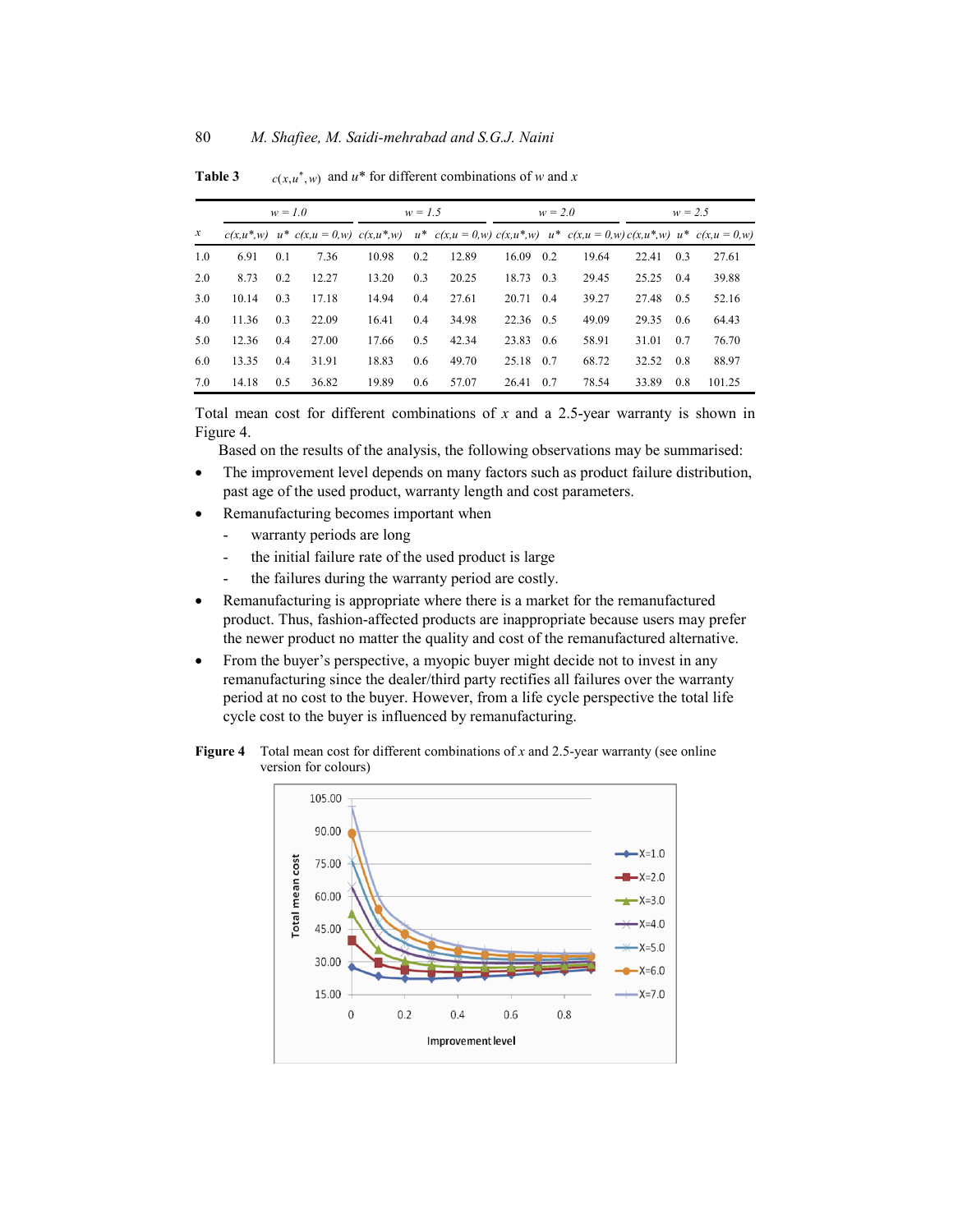#### **7 Conclusions and topics for future research**

In this paper, we established a cost optimisation model to determine the optimal level of remanufacturing process for used items sold with failure free warranty. In the past, most of the studies concentrated on developing deterministic functions of the improvement, whereas in real life, the outcome of any remanufacturing process is uncertain. For solving this problem, we integrated both uncertain reliability improvement and cost models for investments to successfully deal the optimal improvement decision problem.

Possible topics for future research include the following:

- 1 The method of estimating the model parameters is not discussed in this paper. This is a topic for considerable new research.
- 2 The validation of the model using real data is yet to be studied.
- 3 We have confined our analysis to the failure free policy and failed item being always repaired minimally. The analysis of other types of warranty policies, for example, pro-rata, combination is yet to be carried out.
- 4 This approach can be generalised to work with a mixture of other applicable statistical distributions.
- 5 Extending the results to build models which incorporate past usage and maintenance strategy.

The authors have obtained some results for 1–5 and these will be reported elsewhere.

#### **References**

- Amezquita, T., Hammond, R., Salazar, M. and Bras, B. (1996) 'Characterizing the remanufacturability of engineering systems', *Proceedings of ASME advances in design automation conference*, DE-Vol. 82, September 17–20, Boston, MA, USA, pp.271–278.
- Andreu, J-J. (1995) *The Remanufacturing Process*. Internal paper from MA, UK: Metropolitan University.
- Bai, J. and Pham, H. (2005) 'Repair-limit risk-free warranty policies with imperfect repair', *IEEE Transactions on Systems, Man and Cybernetics, Part A*, Vol. 35, pp.765–772.
- Barlow, R.E. and Hunter, L. (1960) 'Optimum preventive maintenance policies', *Operation Research*, Vol. 8, pp.90–100.
- Chan, J-K. and Shaw, L. (1993) 'Modeling repairable systems with failure rates that depends on age and maintenance', *IEEE Transaction on Reliability*, Vol. 42, pp.566–571.
- Chattopadhyay, G.N. and Murthy, D.N.P. (2000) 'Warranty cost analysis for second-hand products', *Mathematical and Computer Modeling*, Vol. 31, pp.81–88.
- Chien, Y.H. (2008) 'Optimal age-replacement policy under an imperfect renewing free replacement warranty', *IEEE Transaction on Reliability*, Vol. 57, pp.125–133.
- Crow, L.H. (1974) 'Reliability analysis for complex repairable system', In F. Proschan and R.J. Serfling (Eds.), *Reliability and Biometq*, SIAM, pp.379–410.
- Davis, D.J. (1952) 'An analysis of some failure data', *Journal of American statistical Association*, Vol. 47, pp.113–150.
- Dimitrov, B., Chukova, S. and Khalil, Z. (2004) 'Warranty costs: an age-dependent failure/repair model', *Naval Research Logistic*, Vol. 51, pp.959–976.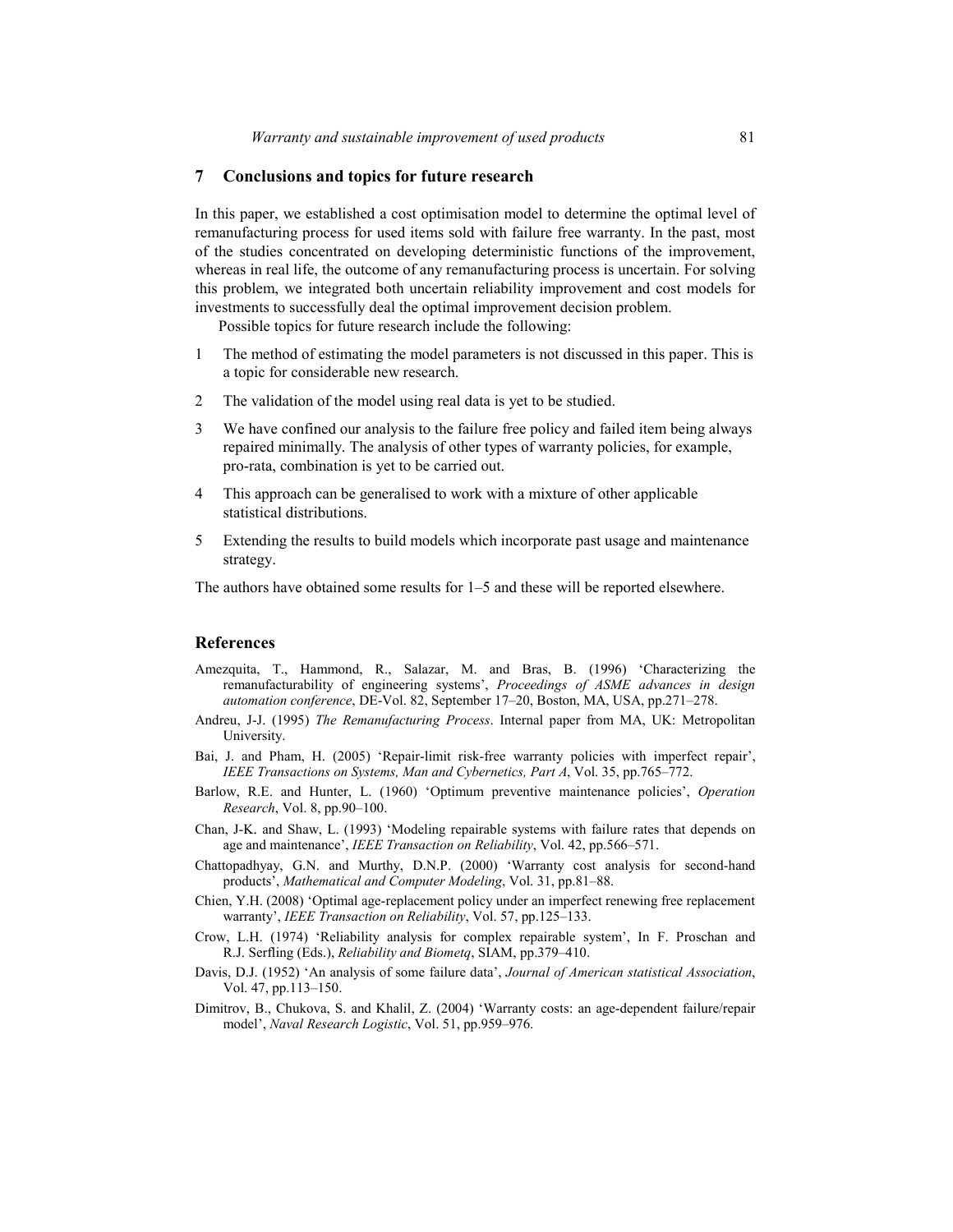- Djamaludin, I., Murthy, D.N.P. and Kim, C.S. (2001) 'Warranty and preventive maintenance', *Int. J. Reliability, Quality and Safety Engineering*, Vol. 8, pp.89–107.
- Doyen, L. and Gaudoin, O. (2004) 'Classes of imperfect repair models based on reduction of failure intensity or virtual age', *Reliability Engineering and System Safety*, Vol. 84, pp.45–56.
- Duane, J.T. (1964) 'Learning curve approach to reliability monitoring', *IEEE Transaction on Aerospace*, Vol. 2, pp.563–566.
- Ferrer, G. (1996) *On the Economics of Remanufacturing a Widget*. France: INSEAD.
- Ferrer, G. (2001) 'Theory and methodology on the widget remanufacturing operation', *European Journal of Operational Research*, Vol. 135, pp.373–393.
- Guida, M., Pulcini, G. and Vianello, M. (2009) 'Early inference on reliability of upgraded automotive components by using past data and technical information', *Journal of Statistical Planning and Inference*, Vol. 139, pp.1604–1618.
- Guide, Jr., V.D. (1999) 'Remanufacturing production planning and control: US industry best practice and research issues', *Second International Working Paper on Re-use*, Eindhoven, pp.115–128.
- Haynesworth, H.C. and Lyons, R.T. (1987) 'Remanufacturing by design, the missing link', *Production and inventory management*, Second quarter, pp.24–28.
- Hormozi, A. (1996) 'Remanufacturing and its consumer economic and environmental benefits', *APEX Remanufacturing Symposium*, May 20–22, USA, pp.5–7.
- Hussain, A.Z.M.O. and Murthy, D.N.P. (2003) 'Warranty and optimal reliability improvement through product development', *Mathematical and Computer Modelling*, Vol. 38, pp.1211–1217.
- Ijomah, W. (2002) 'A model-based definition of the generic remanufacturing business process', Doctoral Thesis, University of Plymouth, UK.
- Ijomah, W. (2008) 'A tool to improve training and operational effectiveness in remanufacturing', *Int. J. Computer Integrated Manufacturing*, Vol. 21, pp.676–701.
- Ijomah, W., Bennett, J. and Pearce, J. (1999) 'Remanufacturing evidence of environmentally conscious business practices in the UK', *EcoDesign '99: First International Symposium on Environmentally Conscious Design and Inverse Manufacturing*, February 1999, Tokyo, Japan.
- Ijomah, W., Childe, S. and McMahon, C. (2004) 'Remanufacturing a key strategy for sustainable development', *Proceedings of the Third International Conference on Design and Manufacture for Sustainable Development*, 1–2 September 2004, Loughborough, UK.
- Ijomah, W., Childe S., McMahon, C. and Hammond, G.P. (2005) 'A robust description and tool for remanufacturing: a resource and energy recovery strategy', *Proceedings of EcoDesign 2005: Fourth International Symposium on Environmentally Conscious Design and Inverse Manufacturing*, 12–14 December, Tokyo, Japan.
- Ijomah, W., McMahon, C., Hammond, G.P. and Newman, S. (2007) 'Development of design for remanufacturing guidelines to support sustainable manufacturing', *Robotics and Computer Integrated Manufacturing*, Vol. 23, pp.712–719.
- Ishii, K. (1998) 'Modularity: a key concept in product life-cycle engineering', In A. Molina and A. Kusiak (Eds.), *Handbook of Life-Cycle Enterprise*. Dordrecht: Kluwer.
- Jack, N. and Dagpunar, J.S. (1994) 'An optimal imperfect maintenance policy over a warranty period', *Microelectronics Reliability*, Vol. 34, pp.529–534.
- Jiang, R. and Ji, P. (2002) 'Age replacement policy: a multi-attribute value model', *Reliability Engineering and System Safety*, Vol. 76, pp.311–318.
- Jung, G.M. and Park, D.H. (2003) 'Optimal maintenance policies during the post-warranty period', *Reliability Engineering and System Safety*, Vol. 82, No. 2, pp.173–185.
- Kijima, M. (1989) 'Some results for repairable systems with general repair', *Journal of Applied Probability*, Vol. 26, pp.89–102.
- Kijima, M., Morimura, H. and Sujuki, Y. (1988) 'Periodical replacement problem without assuming minimal repair', *European Journal of Operational Research*, Vol. 37, pp.194–203.